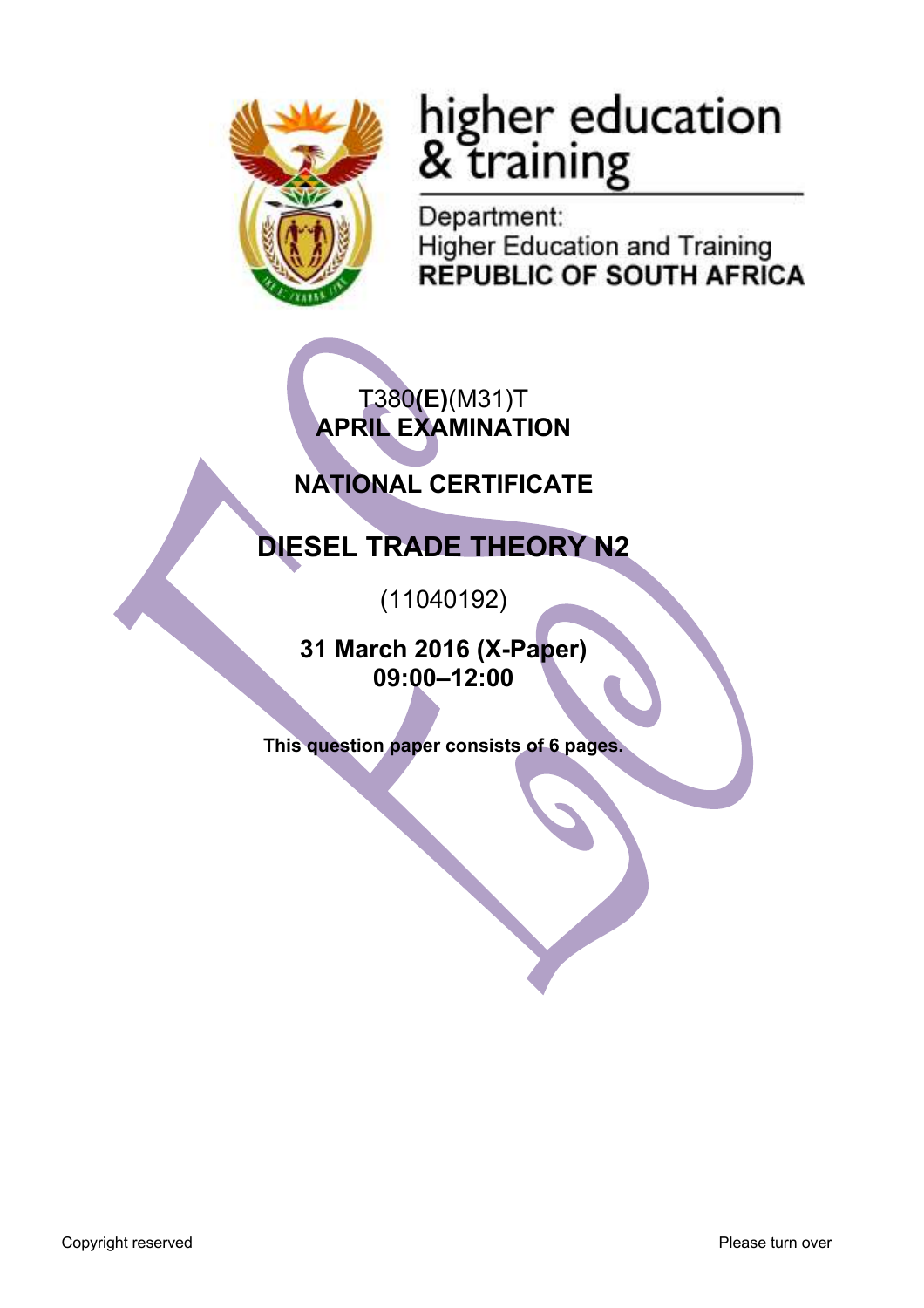### **DEPARTMENT OF HIGHER EDUCATION AND TRAINING REPUBLIC OF SOUTH AFRICA**

#### NATIONAL CERTIFICATE DIESEL TRADE THEORY N2 TIME: 3 HOURS MARKS: 100

#### **INSTRUCTIONS AND INFORMATION**

- 1. Answer ALL the questions.
- 2. Read ALL the questions carefully.
- 3. Number the answers according to the numbering system used in this question paper.
- 4. Start each question on a NEW page.
- 5. Write neatly and legibly.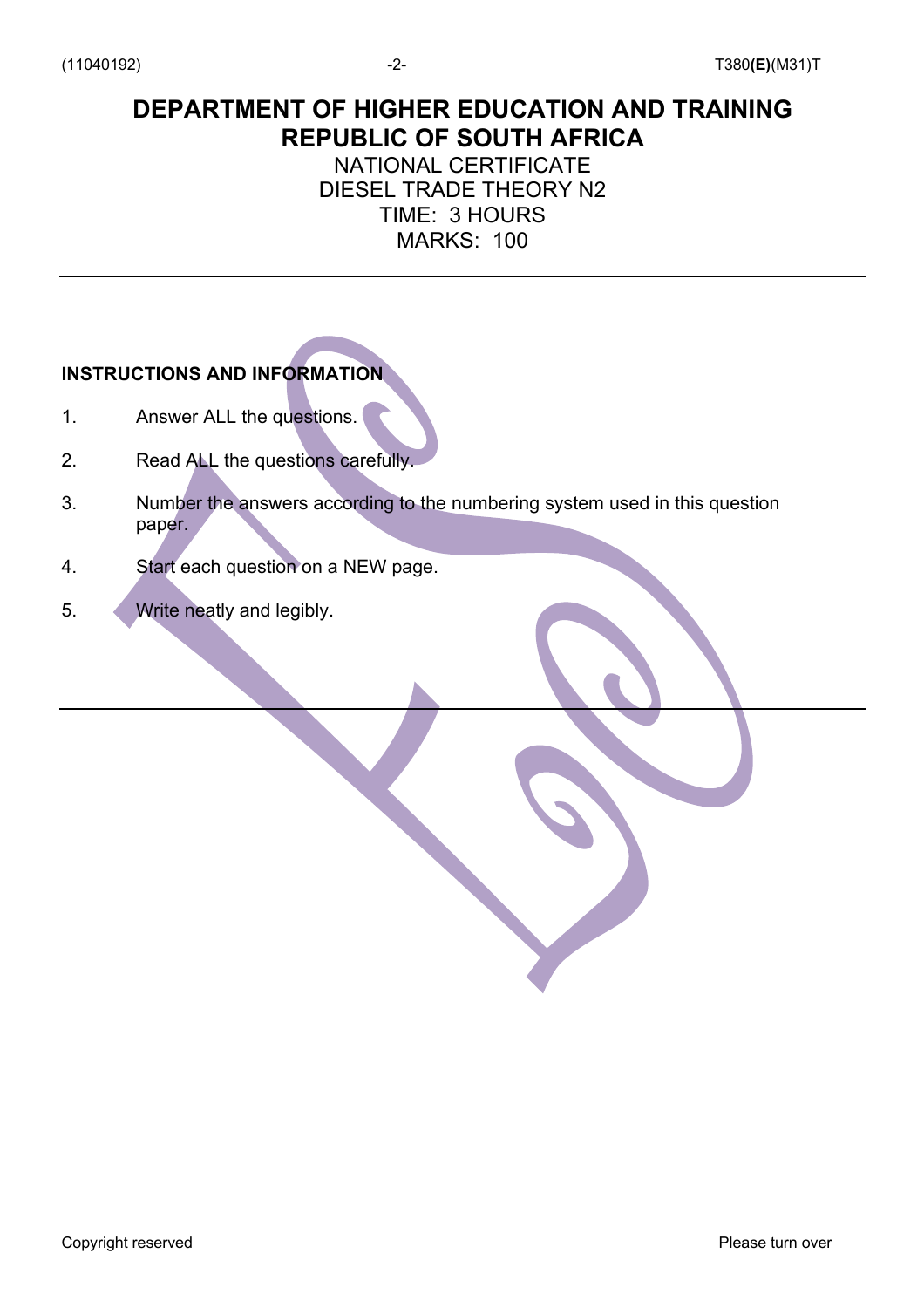#### **QUESTION 1**

- 1.1 Indicate whether the following statements are TRUE or FALSE. Choose the answer and write only 'true' or 'false' next to the question number (1.1.1–1.1.10) in the ANSWER BOOK.
	- 1.1.1 A diesel engine is an example of an external combustion engine.
	- 1.1.2 A cylinder block contains one or more cylinders in which each piston is located.
	- 1.1.3 The piston and piston rings transmit the force of the expanding gas to the connecting rod.
	- 1.1.4 A diesel engine is often less noisier than a petrol engine.
	- 1.1.5 A petrol engine needs more fuel filters than a diesel engine.
	- 1.1.6 A diesel fuel system will work properly if air is trapped in the fuel system.
	- 1.1.7 A good quality oil of the recommended grade is essential to reduce engine wear to the minimum.
	- 1.1.8 The teeth of Spur gears are machined at an inclined angle.
	- 1.1.9 Helical gears are cheaper than Spur gear to manufacture.
	- 1.1.10 The advantage of double helical gears is that the opposed tooth shape minimizes sideways thrust and it can transmit more torque.

 $(10 \times 1)$  (10)

1.2 **FIGURE 1** shows a sectioned view of a  $3<sup>rd</sup>$  and  $4<sup>th</sup>$  synchromesh unit used on a four speed gearbox.

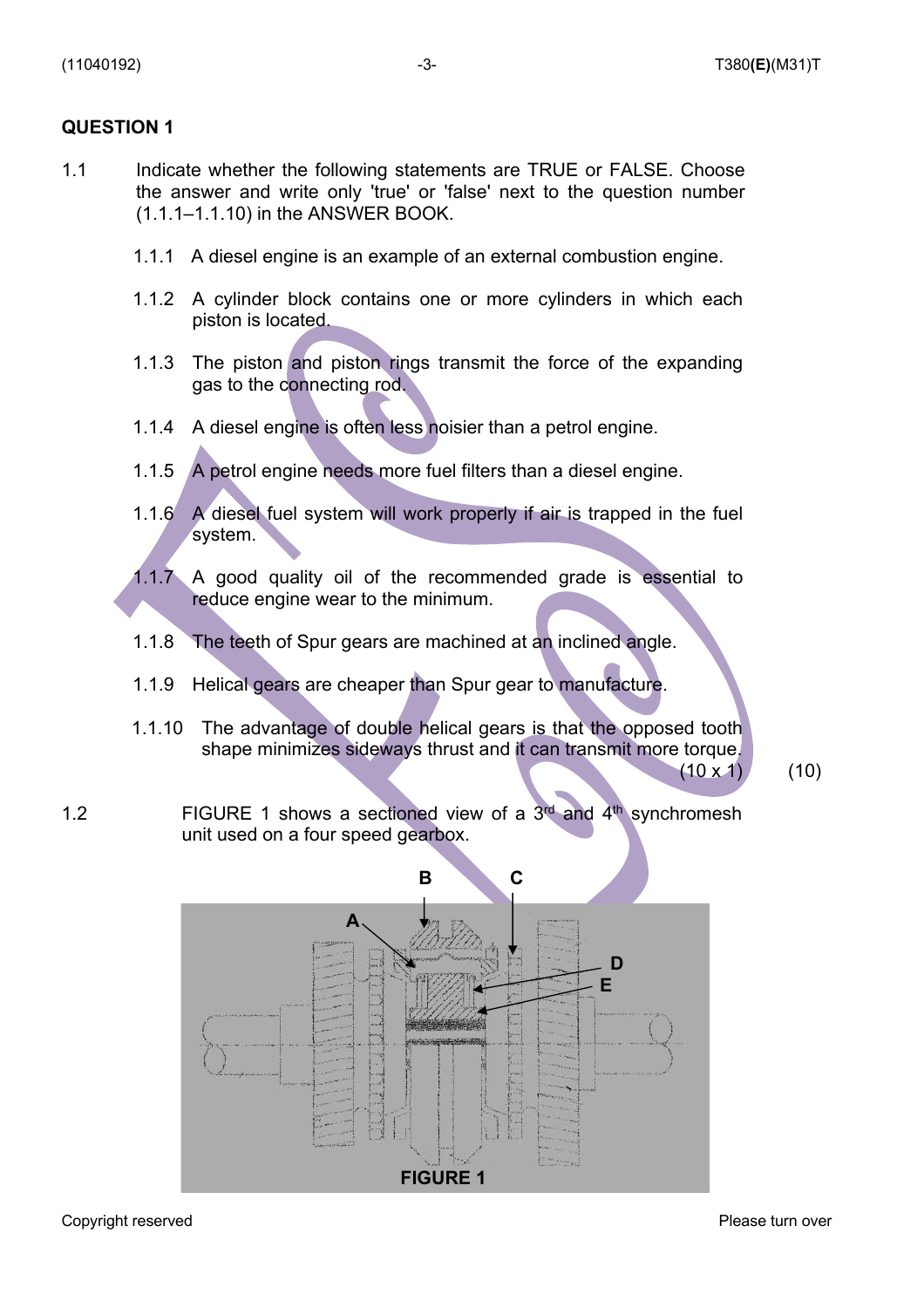|  | 1.2.1 Label items [A-E] in your ANSWER BOOK. |  |
|--|----------------------------------------------|--|
|--|----------------------------------------------|--|

1.2.2 Explain the operation of the synchromesh when the driver changes from  $3^{rd}$  gear to  $4^{th}$  gear. (5)  **[20]** 

#### **QUESTION 2**

2.1 Re-draw, and complete the table below by listing **FOUR** advantages and **FOUR** disadvantages of hydraulic brakes on a vehicle.

| <b>ADVANTAGES</b> |  | <b>DISADVANTAGES</b> |   |
|-------------------|--|----------------------|---|
|                   |  |                      |   |
|                   |  |                      |   |
|                   |  |                      |   |
|                   |  |                      | O |
|                   |  |                      |   |

- 2.2 State the procedure to be followed when bleeding a hydraulic braking system. Begin with the preparation and continue with the procedure of bleeding the brake system.(8)
- 2.3 Give FOUR reasons for a pressure built up in a hydraulic brake system.(4) **[20]**

#### **QUESTION 3**

3.1 FIGURE 2 show a sectioned view of a drive shaft joint.



**FIGURE 2**

| 3.1.1 Label items [A- E] in your ANSWER BOOK. |  |
|-----------------------------------------------|--|
|                                               |  |

- 3.1.2 Name the drive shaft joint shown in FIGURE 2.(1)
- 3.1.3 State **FOUR** advantages of the joint shown in FIGURE 2 compared to other universal joints.

(4)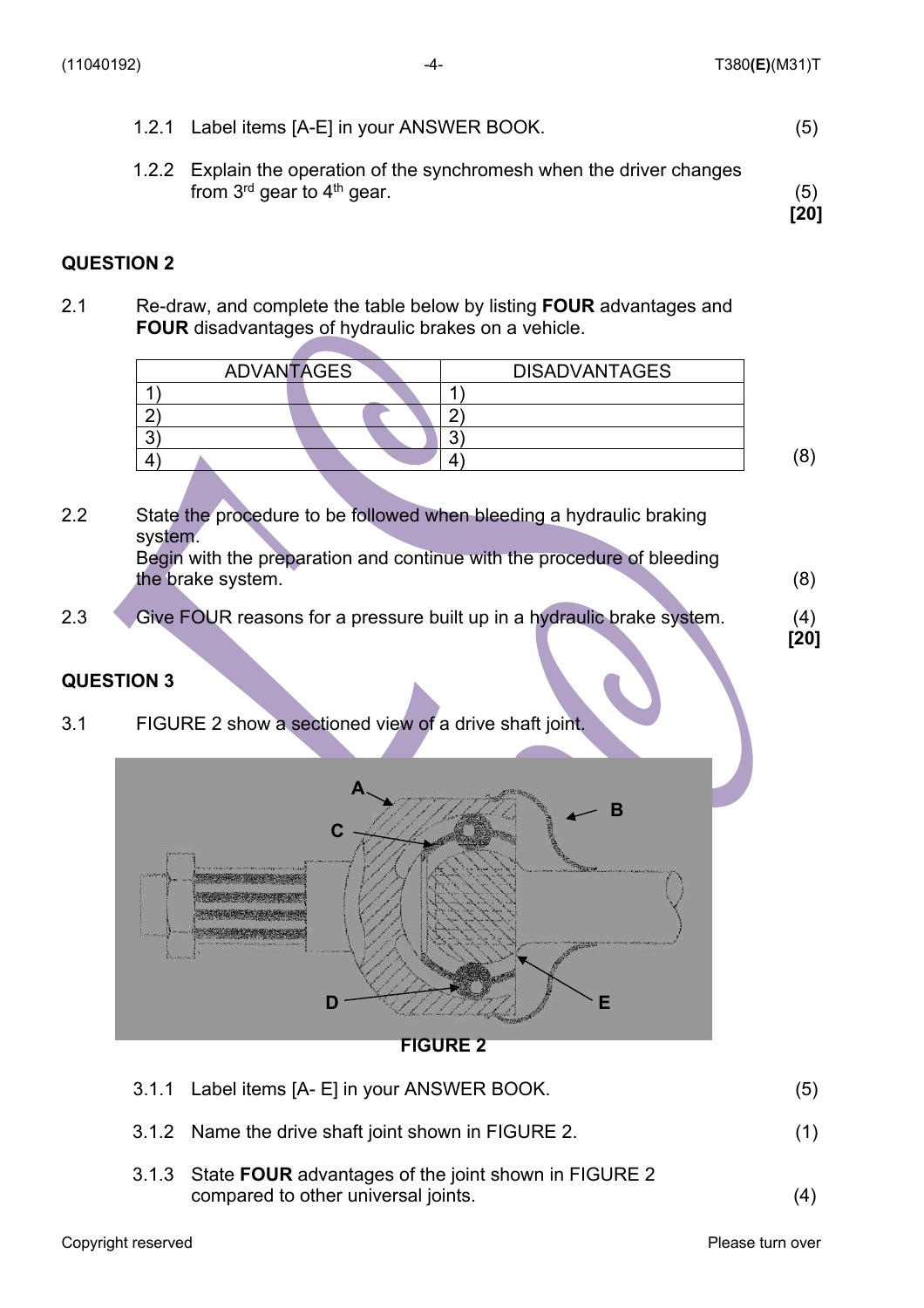3.2 FIGURE 3 shows a sectioned view of a Hydraulic shock absorber.

|                   |       | В<br>D<br><b>FIGURE 3</b>                                                                            |               |
|-------------------|-------|------------------------------------------------------------------------------------------------------|---------------|
|                   | 3.2.1 | Label items [A-E] in your ANSWER BOOK.                                                               | (5)           |
|                   | 3.2.2 | Explain the operation of a shock absorber when a vehicle is driven<br>over a speed bump.             | (5)<br>$[20]$ |
|                   |       |                                                                                                      |               |
| <b>QUESTION 4</b> |       |                                                                                                      |               |
| 4.1               |       | State ONE reason why it is necessary to adjust a steering box within its<br>specifications.          | (1)           |
| 4.2               |       | 4.2.1 List THREE methods used to adjust play on a steering box.                                      | (3)           |
|                   |       | 4.2.2 Explain how each of the methods in question 4.2.1 is used to<br>adjust play in a steering box. | (6)           |
| 4.3               |       | Give THREE causes off the following gearbox problems:                                                |               |
|                   | 4.3.1 | Gears grate when being changed.                                                                      | (3)           |
|                   |       | 4.3.2 Gearbox noisy when engaged in gear.                                                            | (3)           |
| 4.4               |       | State FOUR advantages of a Hotchkiss drive.                                                          | (4)<br>[20]   |